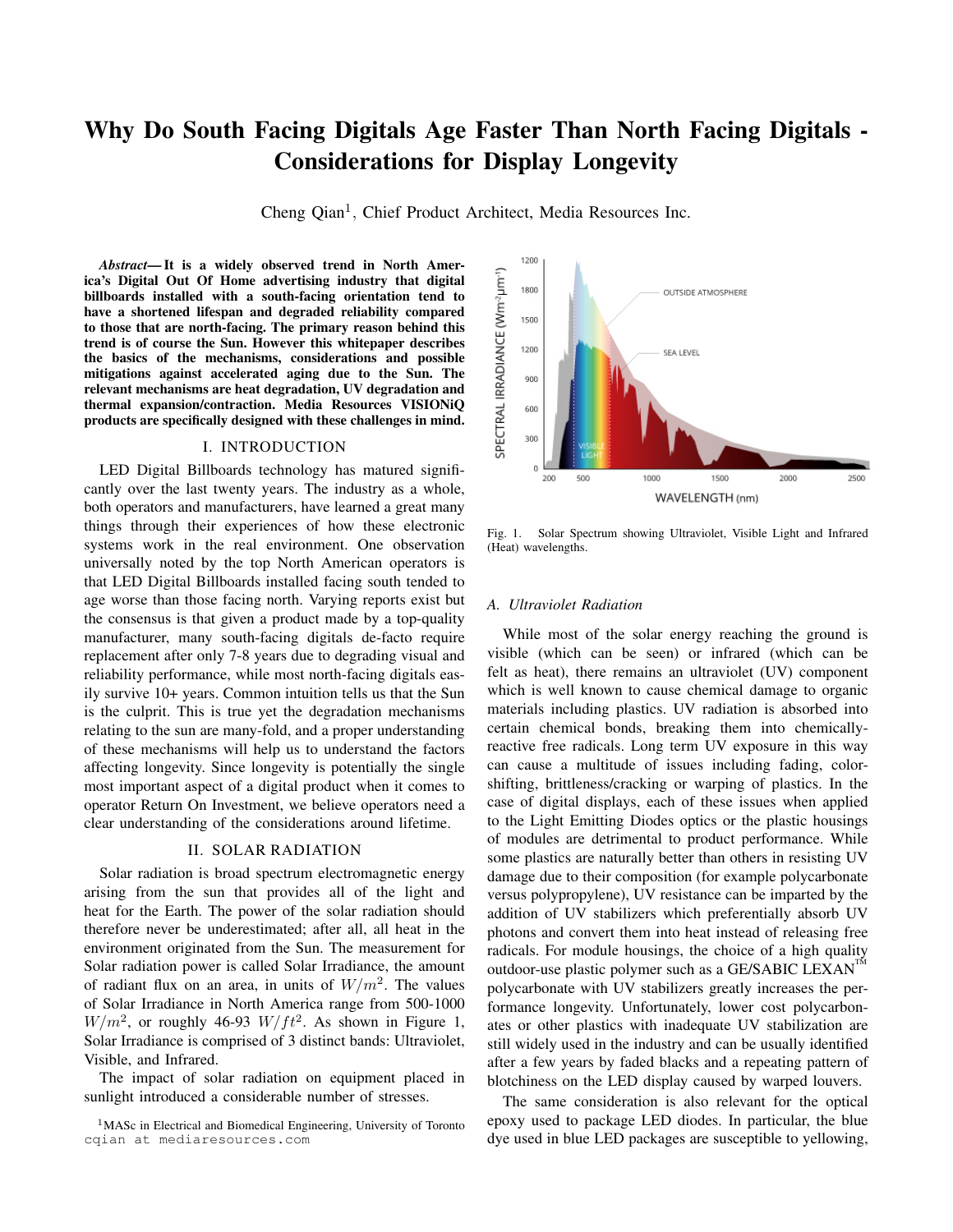

Fig. 2. Comparison of two water clear LED package materials under highpower UV test. Note the fading and yellowing of the C sample even after 2 hours of testing. The L sample uses a superior UV stabilizer.

which then reduces the blue light output resulting in a pinkish tint on LED digital billboards. In the current state of the industry, one of the most important factors affecting cost and quality of optical encapsulations is the longevity of UV stabilizer.

#### *B. Heat Irradiance*

In the context of a digital billboard, the power of Solar Irradiance can be 2-3 times the maximum heat generated by the electronics themselves. Since LED modules are intended to provide high contrast, the surfaces are black by necessity. This also means that the majority of visible light and infrared light is not reflected but instead absorbed by the face materials of the display. The solar heating of a digital billboard could be the vast majority of all heat experienced by the electronics. When highly directional solar loads are applied to the face of LED modules, the front surface can rise to very high temperatures and therefore prevent any effective dissipation through that surface, since heat will only conduct from higher to lower temperatures. In such a situation, the only effective paths to dissipate heat are through the edges or rear of the LED module, therefore adequate heat removal through the cabinet is a critical aspect of thermal management.

Since this heating is highly directional, creates thermal gradients, and forces different heat dissipation paths than situations with no solar load, it cannot be accurately represented through testing setups only with elevated ambient temperature. In order to test properly, designers/manufacturers can use the Military's MIL-STD-810 Method 505 standard or Automotive DIN 75220 in a laboratory, or for a more fullscale test, perform careful in-situ testing with real solar load. Media Resources has validated the thermal performance of the VISIONiQ system using 12 actual install sites with full scale digital billboards and monitoring the data of internal module temperatures under different solar conditions. As a test, active cooling via fans was disabled on 2 installations which resulted in significant spikes of module temperatures in those installations when solar load was applied, but less significant differences when there was no sun. This clearly demonstrated the importance of fan-based cooling in the cabinets.



Fig. 3. Solar load testing apparatus in a laboratory that induces stresses similar to real application with the full UV, visible and infrared spectrum

#### *C. Diurnal (Day and Night) Cycles*

The last major element of stress arising from the Sun comes from exacerbated thermal cycling during diurnal cycles. South facing displays will encounter a far wider range of temperature swings than equivalently located North facing displays. This creates mechanical stresses due to differences in the way each material expands, and if managed improperly will introduce many types of problems including damage to module side-walls (causing future leakage and corrosion), snapping of faceplate mounting bosses, flatness of modules (causing visual tiling), broken solder joints and jamming of modules during service calls. These effects happen due to the differences in the CTE (Coefficient of Thermal Expansion) between various materials of the display including Aluminum, Module plastic casings, FR-4 fiberglass printed circuit boards (PCB), potting and solder. Each combination between materials needs to be considered with some care, for example the PCBs with module plastic casings. The most common FR-4 material of PCBs has a relatively low linear CTE at 12-14 ppm/C while standard polycarbonate has 65- 70 ppm/C. In a scenario where the daytime temperature due to sun exposure is 40C/72F more than night time, e.g. in Nevada in winter, this difference in CTE can result in a relative difference in expansion of 0.65mm (25 thou) between a module casing and the internal PCB, putting many stresses on fasteners and bonds between these two materials. The result, as some manufacturers have experienced, could be the fracture of screw bosses used to hold the faceplates on the modules and subsequent peeling of those faceplates. This is only one of several types of stresses caused by the thermal cycling that results from day and night cycles.

Fortunately, several options are available to reduce these stresses, starting with creating a better match in CTE between components. For example, Media Resources uses  $LEXAN^{TM}$ 503R which includes glass fibers and has a reduced CTE of 40 ppm/C, effectively reducing the mismatch with PCB material by half. Secondly, thermal management to reduce on-module temperature under solar load will also reduce the mismatch between day and night conditions and reduce the risk of this thermal cycling damage.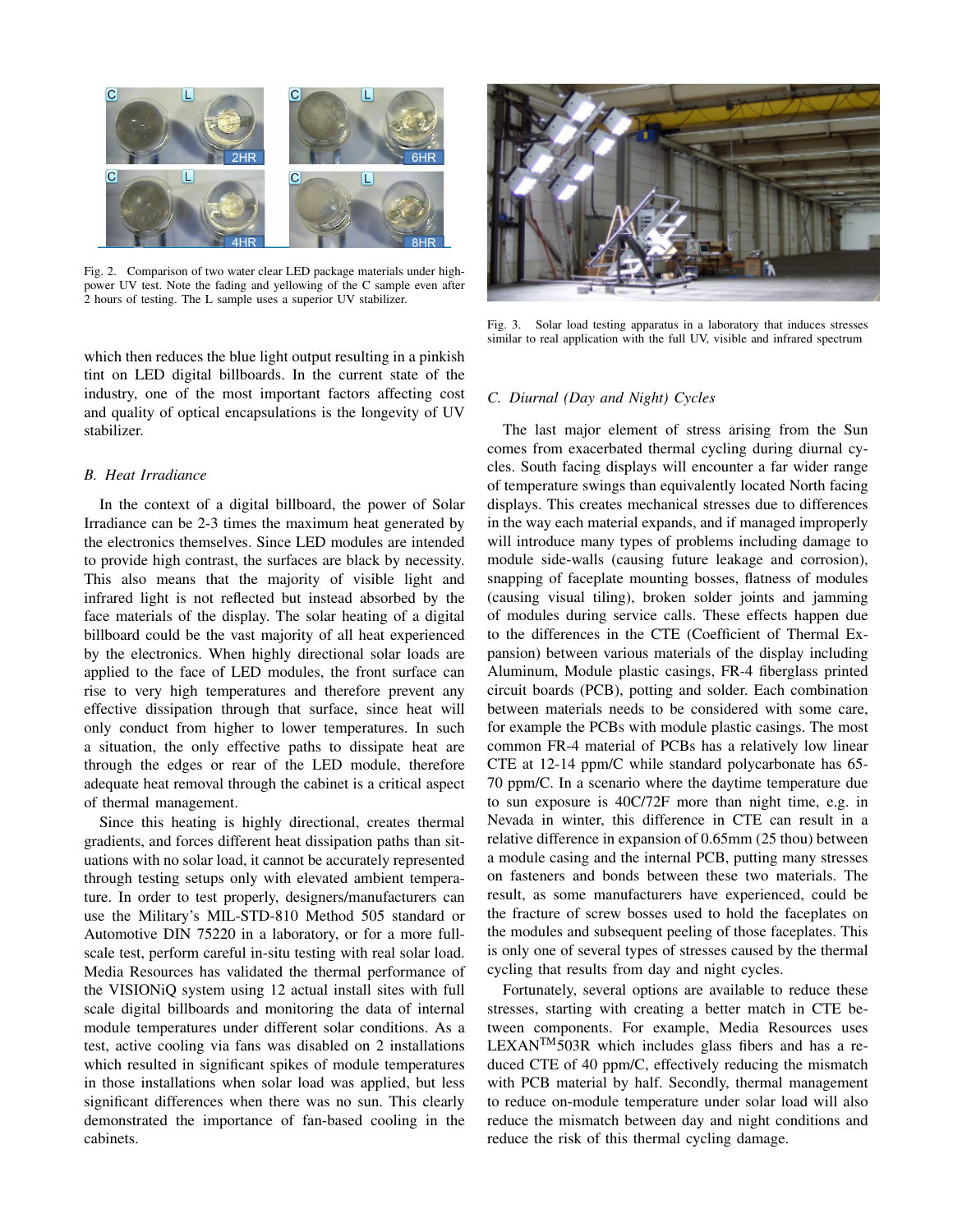#### III. HEAT VS ELECTRONICS

## *A. Law of Arrhenius*

Predicting lifetime of electronic devices is a difficult and complex task. Fortunately there are basic laws, empirically describing the physics of molecular interactions that are strongly predictive of lifetime. The Law of Arrhenius is the most important of these laws. The concept can be logically described as follows: whenever there is an increase in temperature, there is an increase in the rate of interactions between molecules in a material, as temperature is the measure of the energy in the motion of molecules in a material. The Arrhenius Equation, first described in 1889 and used since as a cornerstone of Chemistry is expressed as follows:

$$
K = Ae^{(-Ea/RT)}
$$

where k is the chemical reaction rate, and T is the temperature in Kelvin. When A, Ea, and R are constant in the model, the result is that the rate of interaction K, or the rate of aging, is exponential with the temperature T.

The integrity of some materials, and therefore their lifetimes, are directly degraded by the number molecular interactions as the fundamental measure of "wear and tear". Therefore, as temperatures increase, interactions increase, and lifetime decreases.

In electronics, the industry has long established the "10C - Twice Law" which applies Arrhenius to electronics components. For approximately every 10C (or 18F) increase in temperature, it doubles the rate of interaction. With a 20C increase, the rate quadruples; with a 30C increase, the rate increases eight-fold, and so forth. Similarly since lifetime can be thought of as some fixed number of interactions, this means that every 10C increase in temperature halves the lifetime of a device. While there are other additional failure modes not accounted for by this model, the model holds generally true for electronics because it is highly relevant in describing most "age-able" components such as capacitors and semiconductors.

The implications of the Law of Arrhenius are severe: electronics operating way above their normal operating temperature have an exponentially shorter life. If the on-board electronics are not thermally managed, premature failures will tend to begin exhibiting themselves due to the functional loss of stabilizing components such as capacitors. Through good component selection and thermal management design, these stresses to lifetime can be mitigated. For these reasons, Media Resources uses long life-time tantalum capacitors and active cooling to provide the best possible product lifetime.

Two major heat-related failure mechanisms in the electronics of LED digital billboards arise from the two above components: capacitors and Light Emitting Diodes (LED semiconductors). As capacitors age and increase in failure rate, so too do the LED modules that rely on them to stabilize the on-board voltage. Failure modes can range from flickering down to complete non-function. Displays with aged capacitors will require increasingly more physical

service calls before becoming completely unreliable. A sharp increase over time of module failure rate signifies the end of life of a display. Operating the displays at reduced temperatures will increase the capacitor lifetime in accordance to the Law of Arrhenius, and so Media Resources believes active thermal management vis-a-vis cooling fans are better to increase longevity, even if the displays don't appear to need them in the first few years of operation.

For more information on electronics failures and lifetime that are not covered in this whitepaper, search online for the topic of "reliability engineering bathtub curve" which provides excellent supplementary context for anyone with interest in reliability and electronics lifetime.

### *B. LED chip lifetime and degradation*

LED lifetime has a similar relationship with temperature, but has a different mechanism of failure that causes luminous output to decrease over time. At the chip level, this degradation occur primarily due to a mechanism called Shockley-Read-Hall (SRH) Non-radiative Recombination, where defects in the semiconductor active layer cause carriers (holes and electrons) to re-combine and create a lattice vibration (heat) without radiating any photon (light). Defects in the LED active layer will increase in density over time as a function of electrical current but also temperature. The increase in defect density for SRH recombination also increases exponentially with temperature following the Arrhenius Equation. Near the end of life for a display, it is a common practice in the LED industry to compensate for some of the light degradation by increasing the electrical power through the LEDs, but this further accelerates the degradation by increasing the electrical current and the temperature at each chip. This practice should only be used with a clear understanding that the display is near the end of its life cycle.

To put some numbers in perspective, see in Fig 4. the strong effect of even small differences in temperature at the junction, highlighting the importance of thermal management: 20,000 hours (2.28 years) lifetime loss for only 9C/16F increase in temperature. While the practical lifetime of the Nichia 336 product is generally well in excess of 60,000 hours, Nichia does not make these claims as the industry standard TM-21 math model used for lifetime prediction does not recommend reporting projections of greater than 60,000 hours.





NSPB336BS/NSPB336CS Presumption of Lifetime

TPresumption of Lifetime / 堆宁丰会】

|  | Type<br>型名             | Junction Temperature Ti (°C)<br>ジャンクション温度 Tj (°C) | Lifetime (H)<br>寿命(H) | Lumen maintenance factor (%)<br>光東維持率 (%) |
|--|------------------------|---------------------------------------------------|-----------------------|-------------------------------------------|
|  | NSPB336BS<br>NSPB336CS | 93                                                | 40000                 |                                           |
|  |                        | 88                                                | 50000                 |                                           |
|  |                        | 84                                                | 60000                 |                                           |

Fig. 4. Excerpt from Nichia reference document on estimated lifetime to reach 70 percent luminous output under different LED internal temperatures.